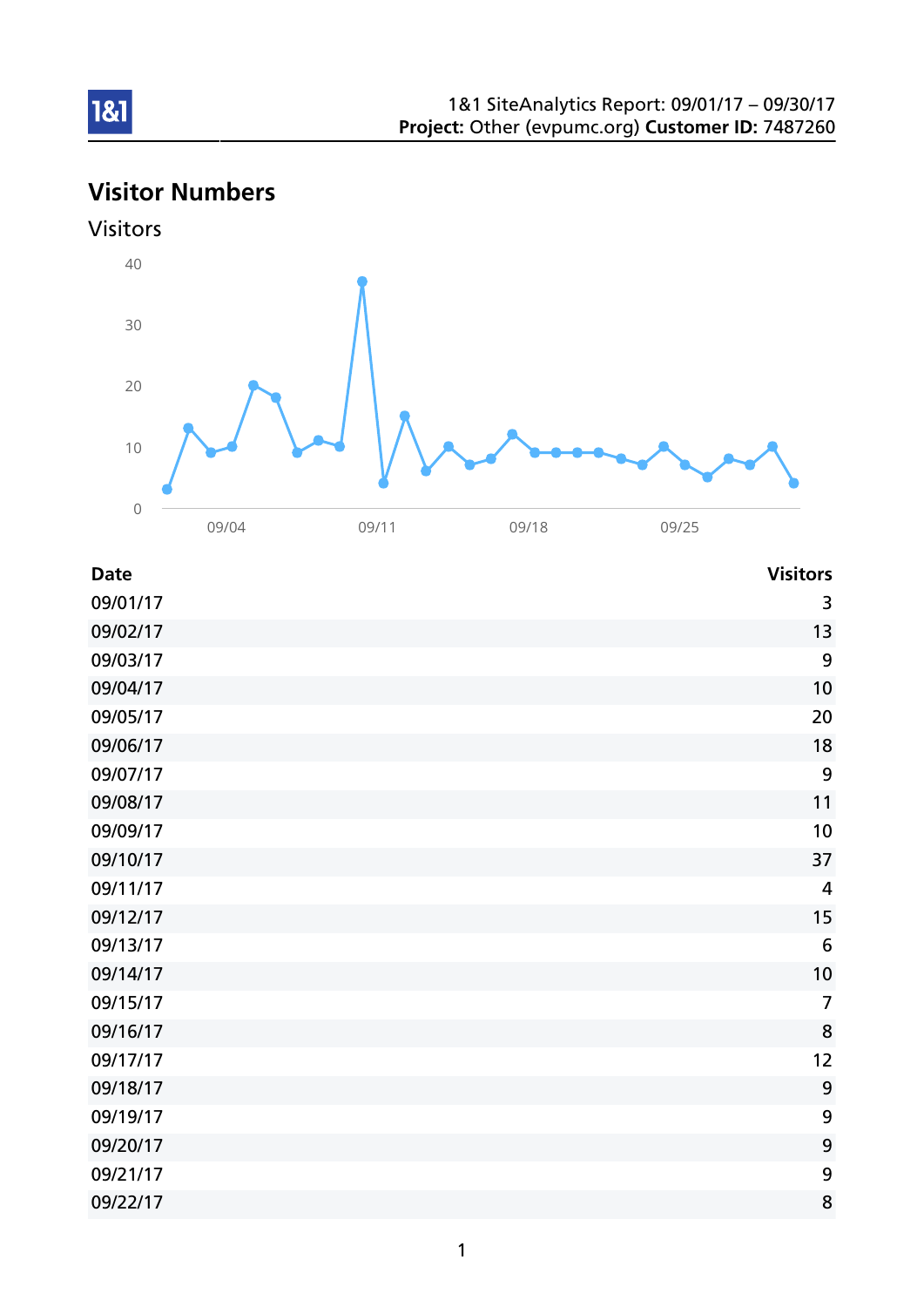| 1&1 SiteAnalytics Report: 09/01/17 - 09/30/17    |  |
|--------------------------------------------------|--|
| Project: Other (evpumc.org) Customer ID: 7487260 |  |

| <b>Date</b>  | <b>Visitors</b> |
|--------------|-----------------|
| 09/23/17     | $\overline{7}$  |
| 09/24/17     | 10              |
| 09/25/17     | $\overline{7}$  |
| 09/26/17     | 5               |
| 09/27/17     | 8               |
| 09/28/17     | $\overline{7}$  |
| 09/29/17     | 10              |
| 09/30/17     | $\overline{4}$  |
| <b>Total</b> | 304             |

## Sessions



| <b>Date</b> | <b>Sessions</b> |
|-------------|-----------------|
| 09/01/17    | 3               |
| 09/02/17    | 13              |
| 09/03/17    | 11              |
| 09/04/17    | 10              |
| 09/05/17    | 20              |
| 09/06/17    | 18              |
| 09/07/17    | 9               |
| 09/08/17    | 11              |
| 09/09/17    | 10              |
| 09/10/17    | 42              |
| 09/11/17    | $\overline{4}$  |
| 09/12/17    | 15              |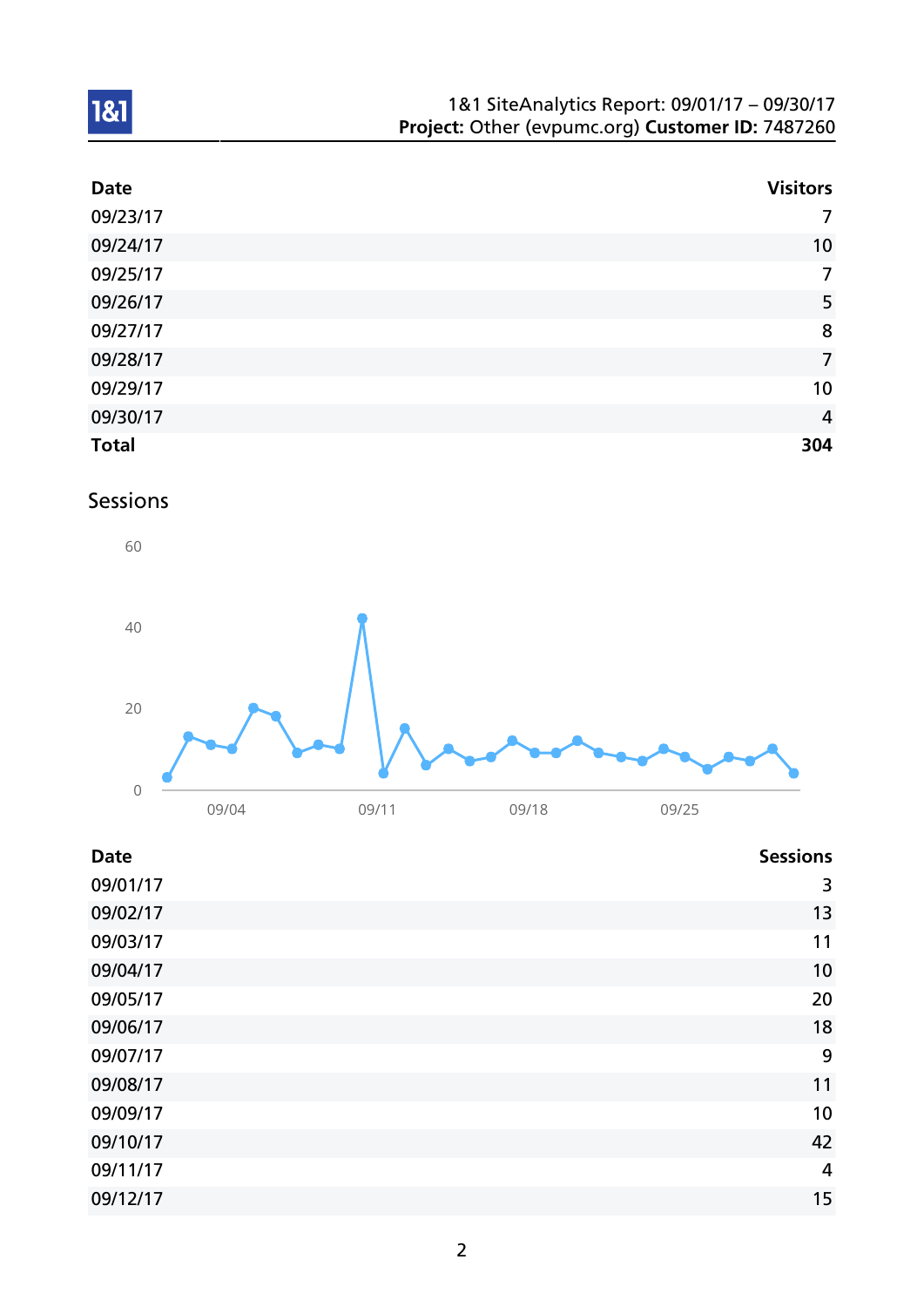| <b>Date</b>  | <b>Sessions</b> |
|--------------|-----------------|
| 09/13/17     | 6               |
| 09/14/17     | 10              |
| 09/15/17     | $\overline{7}$  |
| 09/16/17     | 8               |
| 09/17/17     | 12              |
| 09/18/17     | 9               |
| 09/19/17     | 9               |
| 09/20/17     | 12              |
| 09/21/17     | 9               |
| 09/22/17     | 8               |
| 09/23/17     | $\overline{7}$  |
| 09/24/17     | 10              |
| 09/25/17     | 8               |
| 09/26/17     | 5               |
| 09/27/17     | 8               |
| 09/28/17     | $\overline{7}$  |
| 09/29/17     | 10              |
| 09/30/17     | $\overline{4}$  |
| <b>Total</b> | 315             |

## Search Engine Robots



| <b>Search Engine Robots</b> | <b>Sessions</b> | Percentage |
|-----------------------------|-----------------|------------|
| bingbot/2.0                 | 265             | 30.46%     |
| spbot/5.0.3                 | 69              | 7.93%      |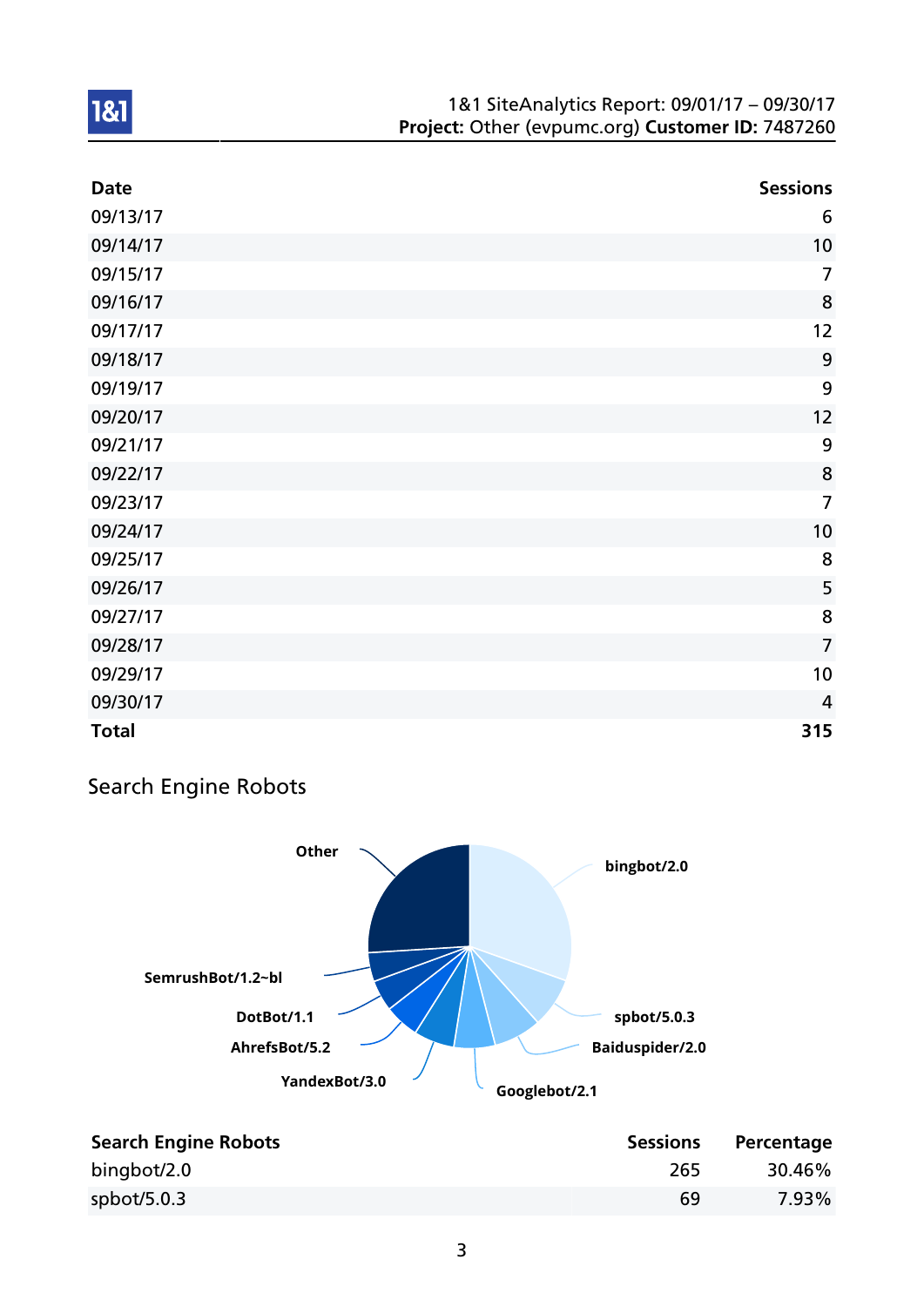| <b>Search Engine Robots</b> | <b>Sessions</b> | Percentage |
|-----------------------------|-----------------|------------|
| Baiduspider/2.0             | 66              | 7.59%      |
| Googlebot/2.1               | 57              | 6.55%      |
| YandexBot/3.0               | 56              | 6.44%      |
| AhrefsBot/5.2               | 48              | 5.52%      |
| DotBot/1.1                  | 43              | 4.94%      |
| SemrushBot/1.2~bl           | 40              | 4.60%      |
| panscient.com               | 36              | 4.14%      |
| Companybook-Crawler         | 33              | 3.79%      |
| CCBot/2.0                   | 25              | 2.87%      |
| vebidoobot/1.0              | 23              | 2.64%      |
| Googlebot-Mobile            | 17              | 1.95%      |
| <b>SEOkicks-Robot</b>       | 16              | 1.84%      |
| Dataprovider                | 11              | 1.26%      |
| ips-agent                   | 10              | 1.15%      |
| 360Spider                   | 9               | 1.03%      |
| Sogou web spider/4.0        | 8               | 0.92%      |
| Yahoo! Slurp                | 8               | 0.92%      |
| DuckDuckGo-Favicons-Bot/1.0 | $\overline{7}$  | 0.80%      |
| SafeDNSBot                  | 5               | 0.57%      |
| WikiDo/1.1                  | 4               | 0.46%      |
| SeznamBot/3.2               | 3               | 0.34%      |
| SurveyBot/2.3               | $\overline{2}$  | 0.23%      |
| BingPreview/1.0b            | 1               | 0.11%      |
| Exabot/3.0                  | 1               | 0.11%      |
| ExtLinksBot/1.5             | 1               | 0.11%      |
| LinkedInBot/1.0             | 1               | 0.11%      |
| Mail.RU_Bot/2.0             | 1               | 0.11%      |
| SiteExplorer/1.1b           | 1               | 0.11%      |
| SpyOnWeb                    | 1               | 0.11%      |
| archive.org_bot             | 1               | 0.11%      |
| rogerbot/1.1                | 1               | 0.11%      |
| <b>Total</b>                | 870             | 100.00%    |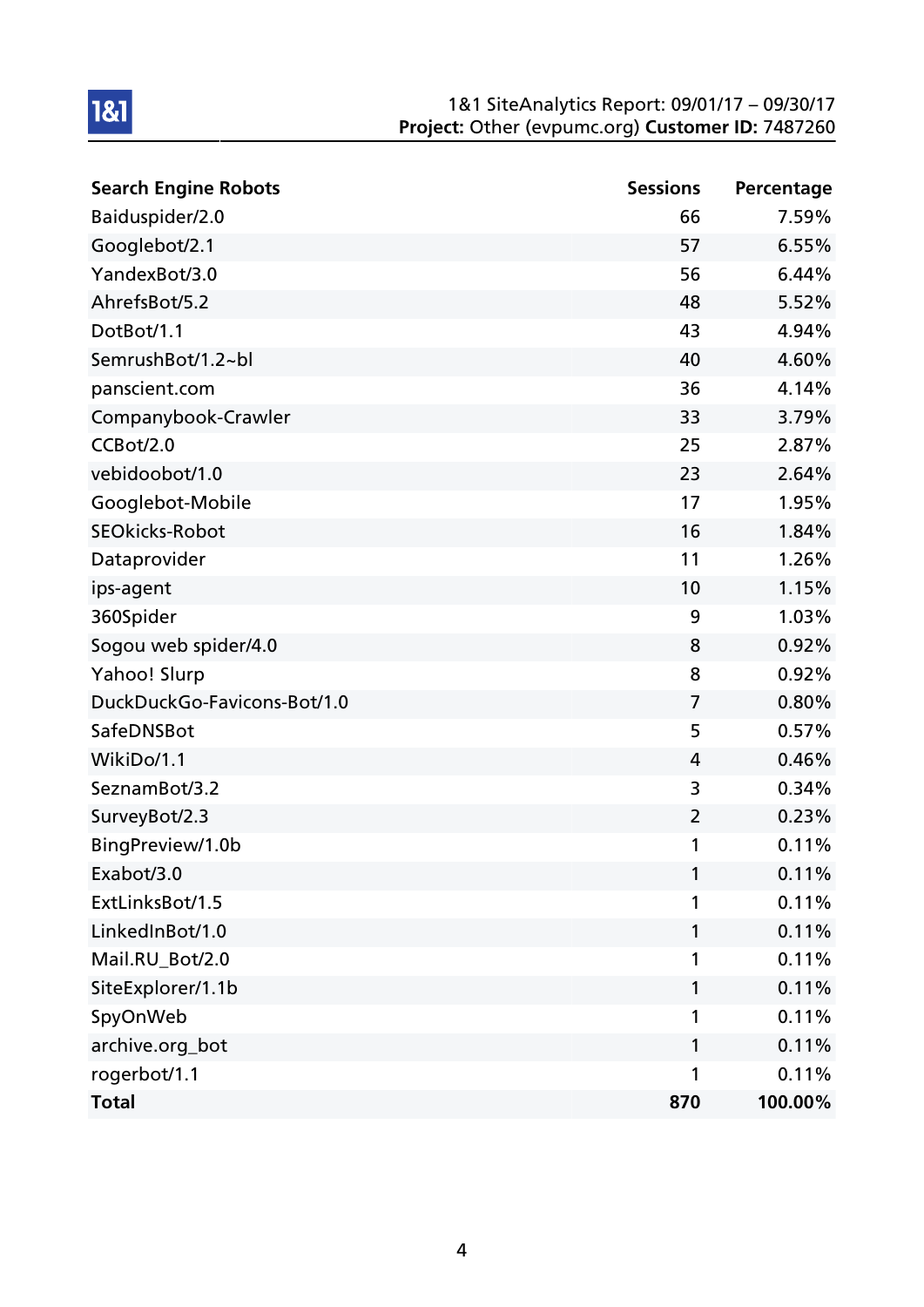## Page Analysis Most Frequently Visited Pages

181



| <b>Pages</b>             | <b>Sessions</b> | Percentage |
|--------------------------|-----------------|------------|
| /Default.htm             | 301             | 35.45%     |
| /Elim.htm                | 51              | 6.01%      |
| /Calendar.htm            | 40              | 4.71%      |
| /Announce.htm            | 39              | 4.59%      |
| /Sermons.htm             | 39              | 4.59%      |
| /Believe.htm             | 34              | 4.00%      |
| /NewsLetterIdx.htm       | 34              | 4.00%      |
| /St_Johns.htm            | 34              | 4.00%      |
| <b>Morship.htm</b>       | 33              | 3.89%      |
| /M-Statement.htm         | 32              | 3.77%      |
| /Stats.htm               | 32              | 3.77%      |
| /web_links.htm           | 31              | 3.65%      |
| /CalendarOld.htm         | 25              | 2.94%      |
| /missions.htm            | 23              | 2.71%      |
| /Elim_M-Statement.htm    | 22              | 2.59%      |
| /Elim-HISTORY.htm        | 21              | 2.47%      |
| /valley_views0813.htm    | 11              | 1.30%      |
| /StJohns_M-Statement.htm | 9               | 1.06%      |
| /St_Johns-HISTORY.htm    | 9               | 1.06%      |
| /valley_views0913.htm    | 9               | 1.06%      |
| /valley_views1013.htm    | 9               | 1.06%      |
| /valley_views1113.htm    | 9               | 1.06%      |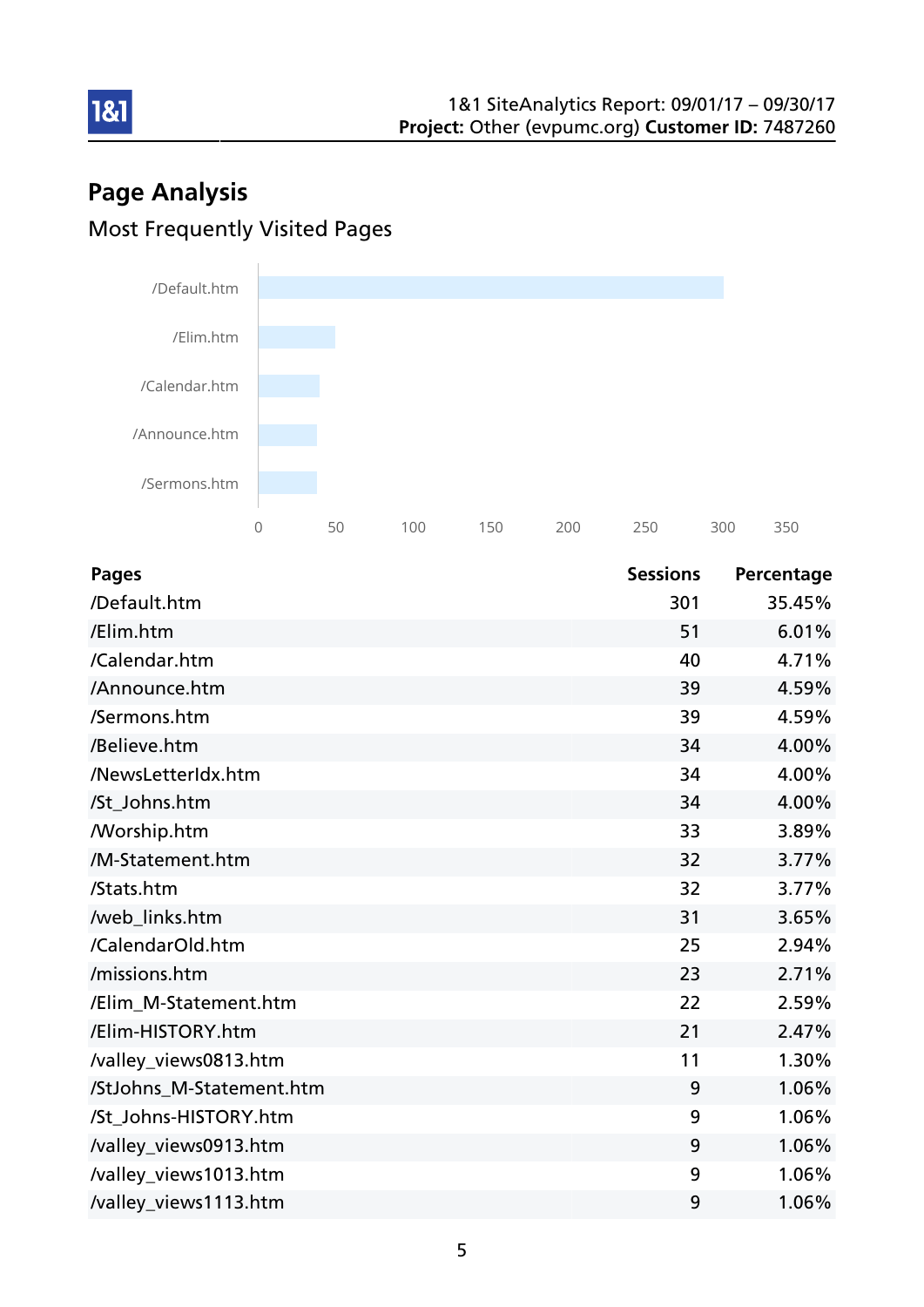| <b>Pages</b>        | <b>Sessions</b> | Percentage |
|---------------------|-----------------|------------|
| /Ann-old.htm        |                 | $0.12\%$   |
| /Announce101908.htm |                 | $0.12\%$   |
| <b>Total</b>        | 849             | 100.00%    |

## Keywords

1&1



## Keywords **Sessions** elimsport fall festival 2017 2 evpumc.org in the contract of the contract of the contract of the contract of the contract of the contract of the contract of the contract of the contract of the contract of the contract of the contract of the contract of

## Referring Pages



| Pages                   | <b>Sessions</b> |
|-------------------------|-----------------|
| evpumc.org              | 18              |
| https://www.google.com/ | 6               |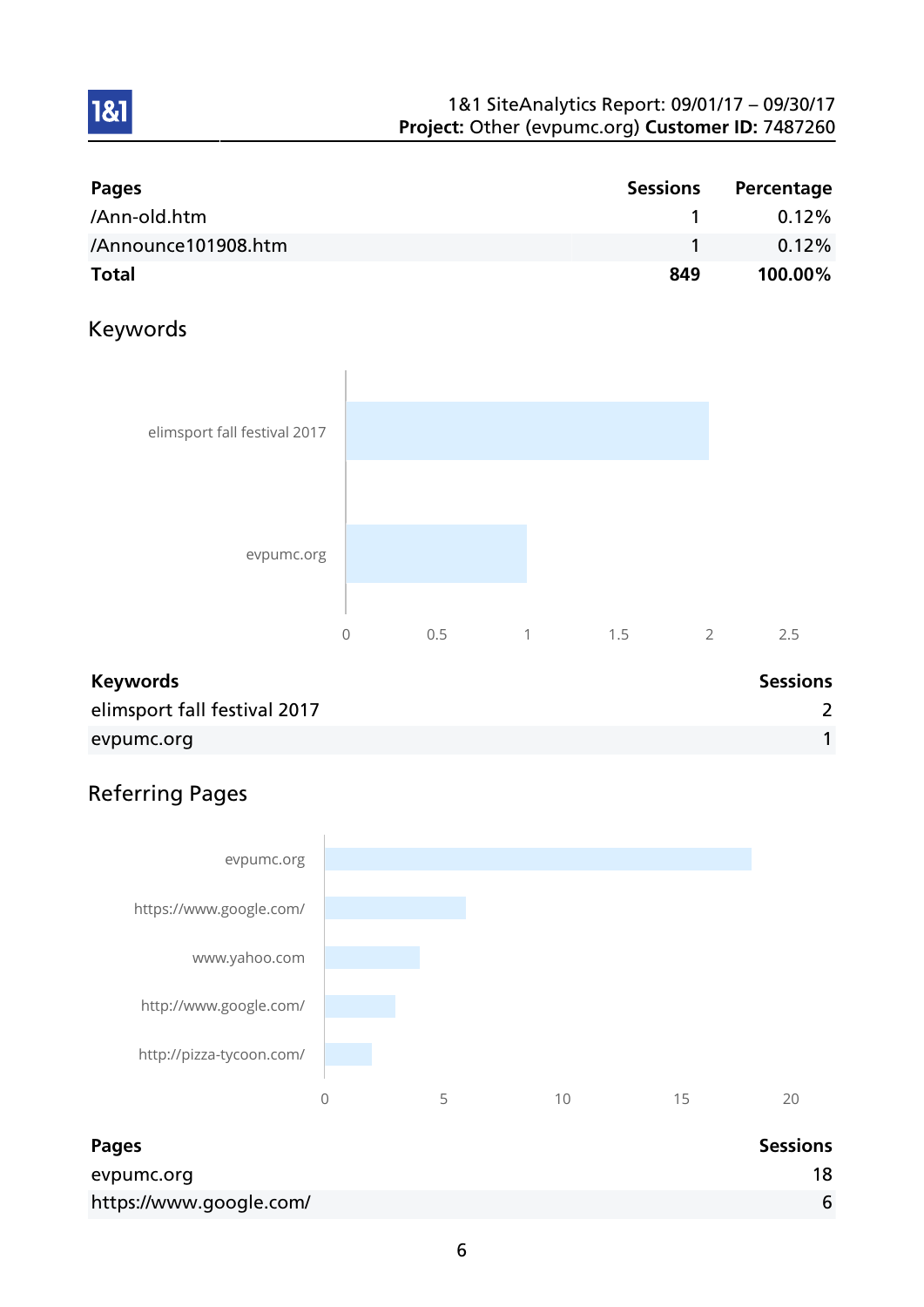

| <b>Pages</b>                                                                                                                                                                                                          | <b>Sessions</b> |
|-----------------------------------------------------------------------------------------------------------------------------------------------------------------------------------------------------------------------|-----------------|
| www.yahoo.com                                                                                                                                                                                                         | 4               |
| http://www.google.com/                                                                                                                                                                                                | 3               |
| http://pizza-tycoon.com/                                                                                                                                                                                              | 2               |
| http://www.bing.com/search                                                                                                                                                                                            | $\overline{2}$  |
| http://www.connectwilliamsport.com/events/view/6716/7th-annual-eli                                                                                                                                                    | $\overline{2}$  |
| https://search.yahoo.com/                                                                                                                                                                                             | $\overline{2}$  |
| www.bing.com                                                                                                                                                                                                          | $\overline{2}$  |
| www.google.com                                                                                                                                                                                                        | $\overline{2}$  |
| 74.208.236.46                                                                                                                                                                                                         | 1               |
| <b>EVPUMC.ORG/</b>                                                                                                                                                                                                    | 1               |
| http://burger-imperia.com/                                                                                                                                                                                            | 1               |
| http://google.com                                                                                                                                                                                                     | 1               |
| http://l.facebook.com/l.php                                                                                                                                                                                           | 1               |
| http://lm.facebook.com/l.php                                                                                                                                                                                          | 1               |
| http://r.search.yahoo.com/_ylt=A0LEVxAJBr1Z4R8AcAxx.9w4;_ylu=X3o<br>DMTByOHZyb21tBGNvbG8DYmYxBHBvcwMxBHZ0aWQDBHNlYwNzcq<br>--/RV=2/RE=1505588873/RO=10/RU=http://evpumc.org//RK=1/RS=01NN<br>12g3kkP1eiWSwT4Y8cMKXq8- | 1               |
| http://www.baidu.com/s                                                                                                                                                                                                | 1               |
| http://www.google.com/url                                                                                                                                                                                             | 1               |
| https://google.com/                                                                                                                                                                                                   | 1               |
| https://www.bing.com/                                                                                                                                                                                                 | 1               |
| https://www.facebook.com/                                                                                                                                                                                             | 1               |
| https://www.google.co.uk/                                                                                                                                                                                             | 1               |
| https://www.google.co.za/                                                                                                                                                                                             | 1               |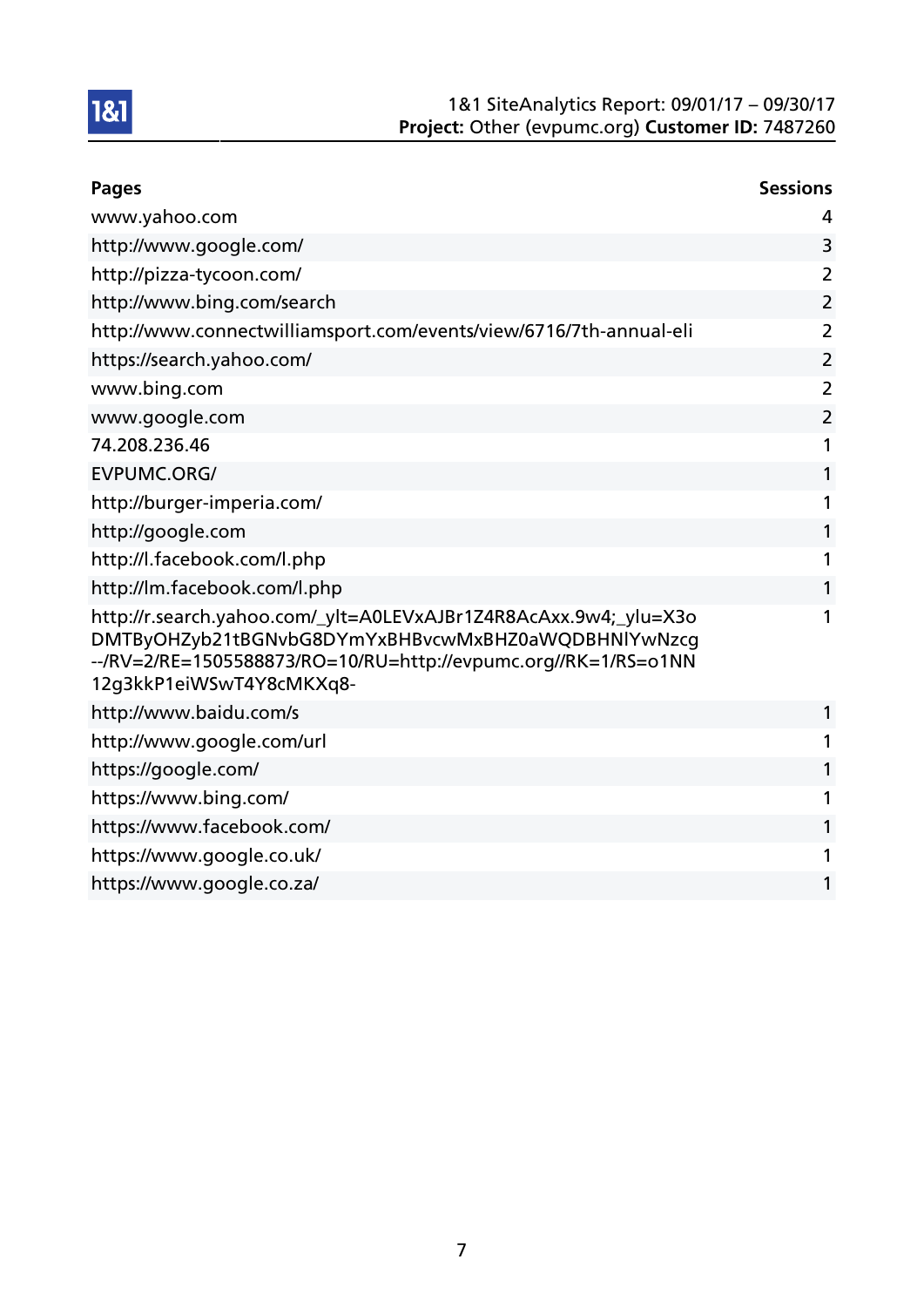

## Browsers & Systems

### Browsers



| <b>Browsers</b>         | <b>Sessions</b> | Percentage |
|-------------------------|-----------------|------------|
| Chrome                  | 98              | 31.11%     |
| Firefox                 | 89              | 28.25%     |
| IE                      | 23              | 7.30%      |
| Android browser         | 9               | 2.86%      |
| Safari mobile           | 9               | 2.86%      |
| Opera                   | 8               | 2.54%      |
| Java                    | $\overline{7}$  | 2.22%      |
| <b>Chrome Mobile</b>    | 4               | 1.27%      |
| Microsoft Edge          | 4               | 1.27%      |
| Safari                  | 3               | 0.95%      |
| Android webview         | $\overline{2}$  | 0.63%      |
| <b>AOL Explorer</b>     | 1               | 0.32%      |
| Chromium                | 1               | 0.32%      |
| <b>IceWeasel</b>        | 1               | 0.32%      |
| Lynx                    | 1               | 0.32%      |
| Python-requests         | 1               | 0.32%      |
| Silk                    | 1               | 0.32%      |
| <b>CURL</b>             | 1               | 0.32%      |
| Could not be identified | 52              | 16.51%     |
| <b>Total</b>            | 315             | 100.00%    |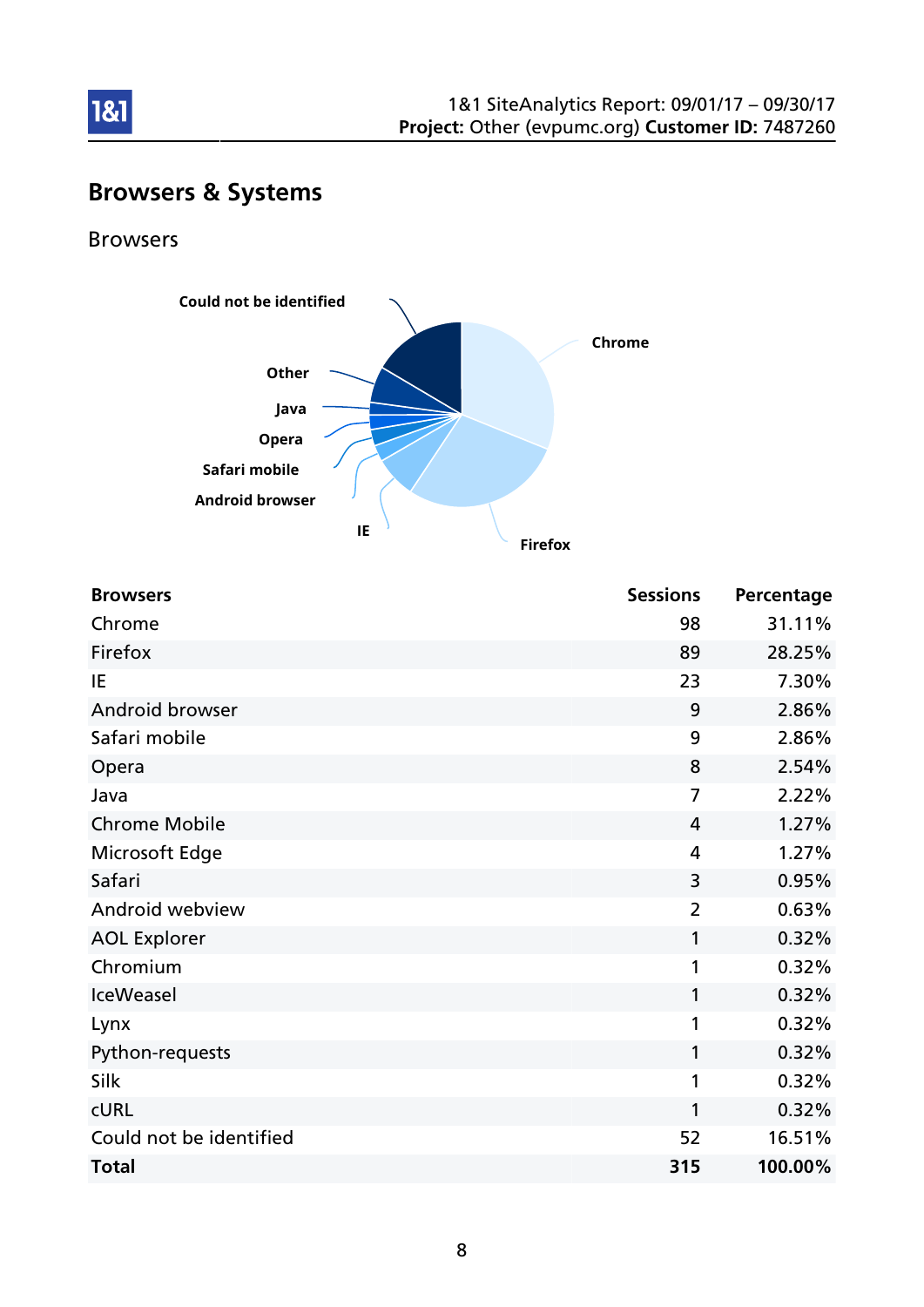

## Operating Systems



| <b>Operating Systems</b> | <b>Sessions</b> | Percentage |
|--------------------------|-----------------|------------|
| Windows                  | 176             | 55.87%     |
| Linux                    | 23              | 7.30%      |
| macOS                    | 17              | 5.40%      |
| Android                  | 13              | 4.13%      |
| iOS                      | 11              | 3.49%      |
| OS X                     | 10              | 3.17%      |
| <b>JVM</b>               | 7               | 2.22%      |
| <b>BSD</b>               | 1               | 0.32%      |
| Chrome OS                | 1               | 0.32%      |
| Fire OS                  | 1               | 0.32%      |
| Could not be identified  | 55              | 17.46%     |
| <b>Total</b>             | 315             | 100.00%    |

## Visitor Locations

| Countries            |                 |            |
|----------------------|-----------------|------------|
| <b>Countries</b>     | <b>Sessions</b> | Percentage |
| <b>United States</b> | 167             | 53.02%     |
| Ireland              | 22              | 6.98%      |
| Romania              | 16              | 5.08%      |
| China                | 13              | 4.13%      |
| Germany              | 11              | 3.49%      |
| France               | 10              | 3.17%      |
| Russia               | 8               | 2.54%      |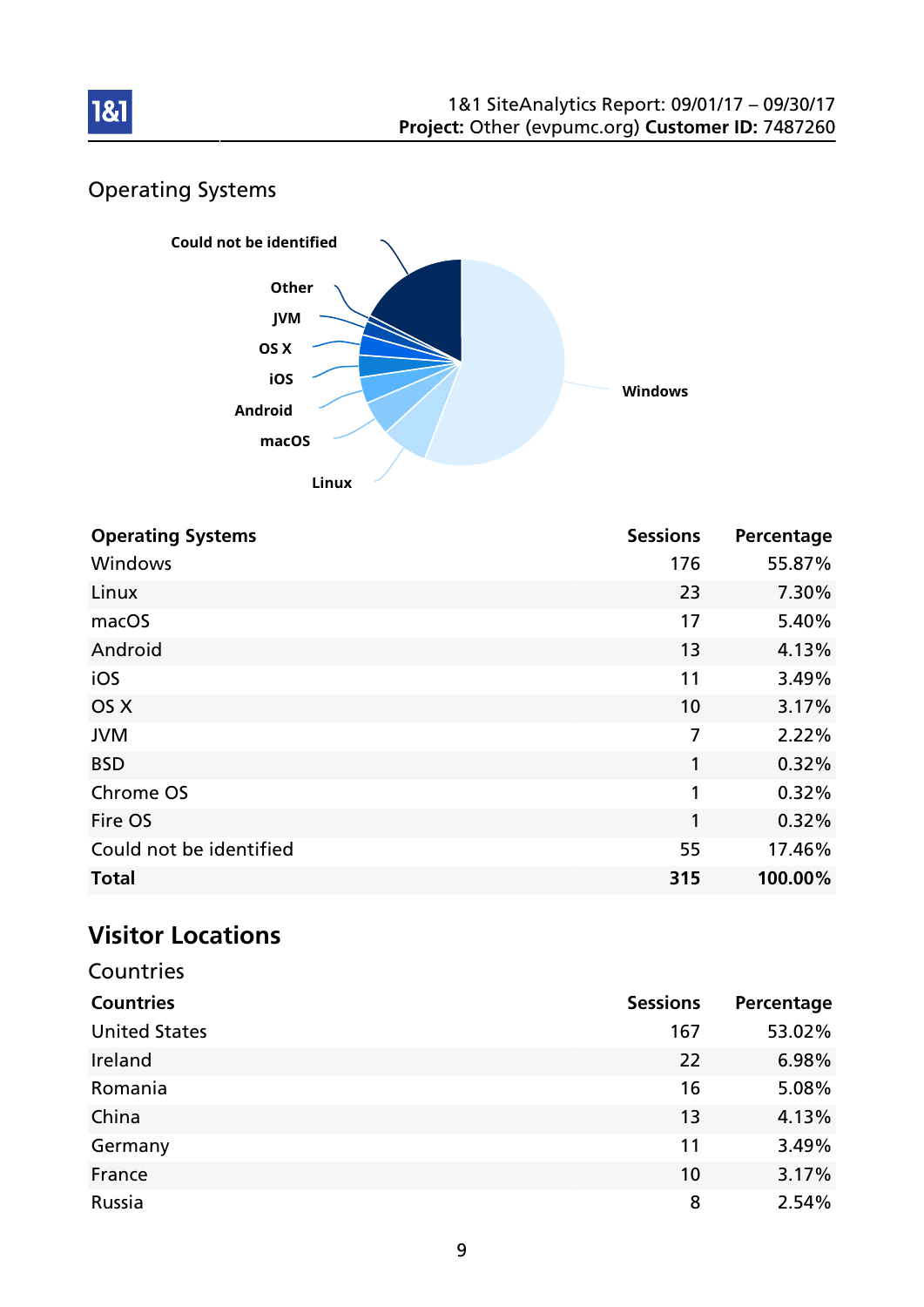| <b>Countries</b>      | <b>Sessions</b> | Percentage |
|-----------------------|-----------------|------------|
| India                 | 6               | 1.90%      |
| <b>Ukraine</b>        | 6               | 1.90%      |
| Canada                | 4               | 1.27%      |
| Turkey                | 4               | 1.27%      |
| Netherlands           | 3               | 0.95%      |
| Poland                | 3               | 0.95%      |
| <b>United Kingdom</b> | $\overline{2}$  | 0.63%      |
| Hong Kong             | $\overline{2}$  | 0.63%      |
| Malaysia              | $\overline{2}$  | 0.63%      |
| Portugal              | $\overline{2}$  | 0.63%      |
| South Africa          | $\overline{2}$  | 0.63%      |
| Chile                 | 1               | 0.32%      |
| Egypt                 | 1               | 0.32%      |
| Spain                 | 1               | 0.32%      |
| Guam                  | 1               | 0.32%      |
| Croatia               | 1               | 0.32%      |
| Hungary               | 1               | 0.32%      |
| Israel                | 1               | 0.32%      |
| Italy                 | 1               | 0.32%      |
| Japan                 | 1               | 0.32%      |
| South Korea           | 1               | 0.32%      |
| Lithuania             | 1               | 0.32%      |
| Morocco               | 1               | 0.32%      |
| Moldova               | 1               | 0.32%      |
| Mexico                | 1               | 0.32%      |
| Oman                  | 1               | 0.32%      |
| Peru                  | 1               | 0.32%      |
| Philippines           | 1               | 0.32%      |
| Qatar                 | 1               | 0.32%      |
| Serbia                | 1               | 0.32%      |
| Sweden                | 1               | 0.32%      |
| Singapore             | 1               | 0.32%      |
| Syria                 | 1               | 0.32%      |
| Tunisia               | 1               | 0.32%      |
| Taiwan                | 1               | 0.32%      |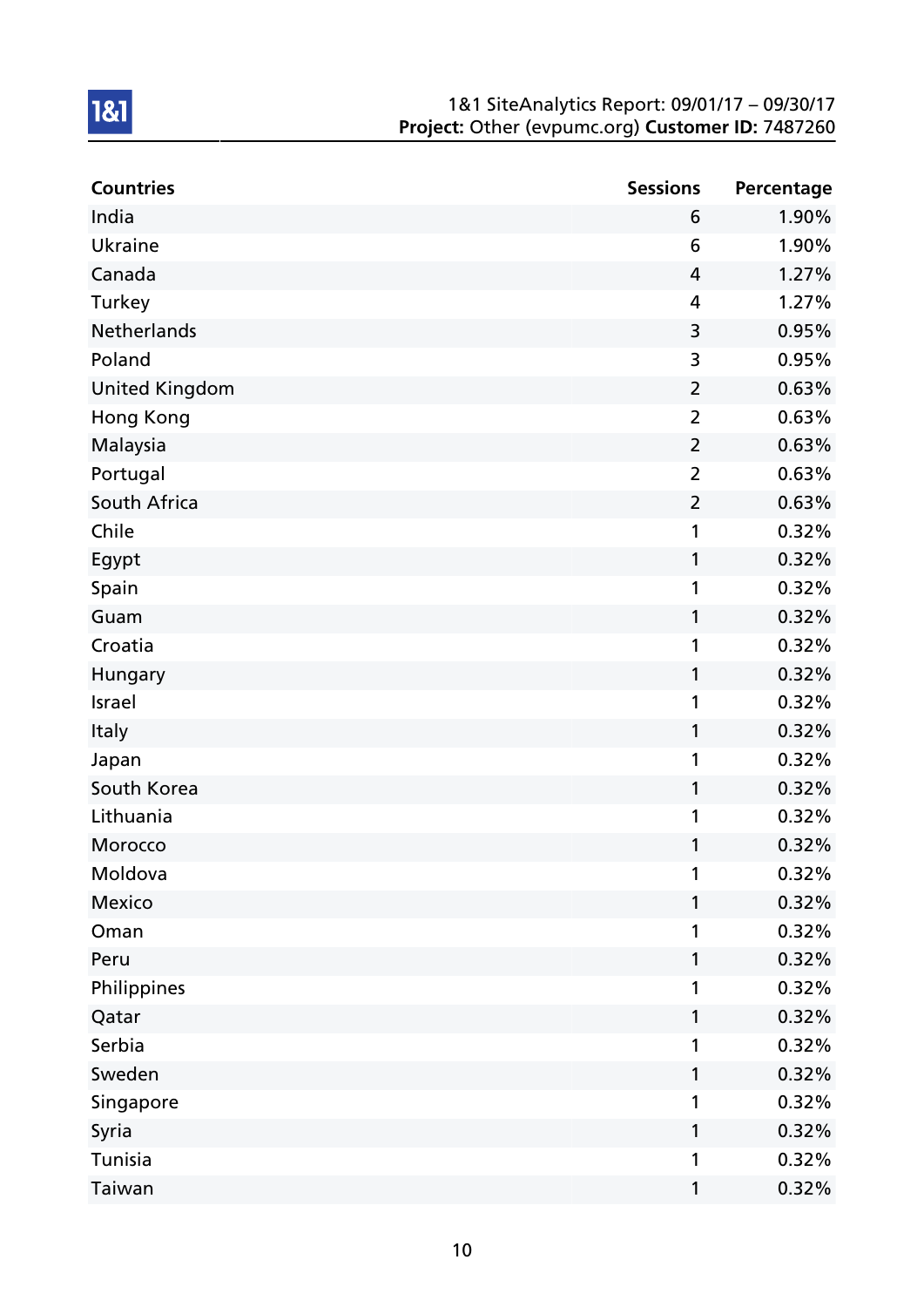| <b>Countries</b>        | <b>Sessions</b> | Percentage |
|-------------------------|-----------------|------------|
| Vietnam                 | 1               | 0.32%      |
| Could not be identified | 7               | 2.22%      |
| <b>Total</b>            | 315             | 100.00%    |
| Continents              |                 |            |
| <b>Continents</b>       | <b>Sessions</b> | Percentage |
| <b>North America</b>    | 172             | 54.60%     |
| Europe                  | 91              | 28.89%     |
| Asia                    | 37              | 11.75%     |
| Africa                  | 5               | 1.59%      |
| South America           | $\overline{2}$  | 0.63%      |
| Oceania                 | 1               | 0.32%      |
| Could not be identified | 7               | 2.22%      |
| <b>Total</b>            | 315             | 100.00%    |

## Information about the evaluations

### Visitors

1&1

This evaluation shows how many visitors accessed your website. Visitors are uniquely identified on the basis of the IP address and the browser ID. If a visitor goes to your website more than once a day, only one visitor is counted.

### **Sessions**

This evaluation shows the number of sessions. A session starts when a visitor accesses your website and ends when he or she leaves it. A session ends automatically after 30 minutes without activity. If a visitor goes to your website more than once a day, multiple sessions are counted.

## Search Engine Robots

This evaluation shows which search engine robots have accessed the pages of your website. Search engine robots automatically search the content of websites in order to keep search engine entries up to date.

## Most Frequently Visited Pages

This evaluation shows which pages of your website were visited most often.